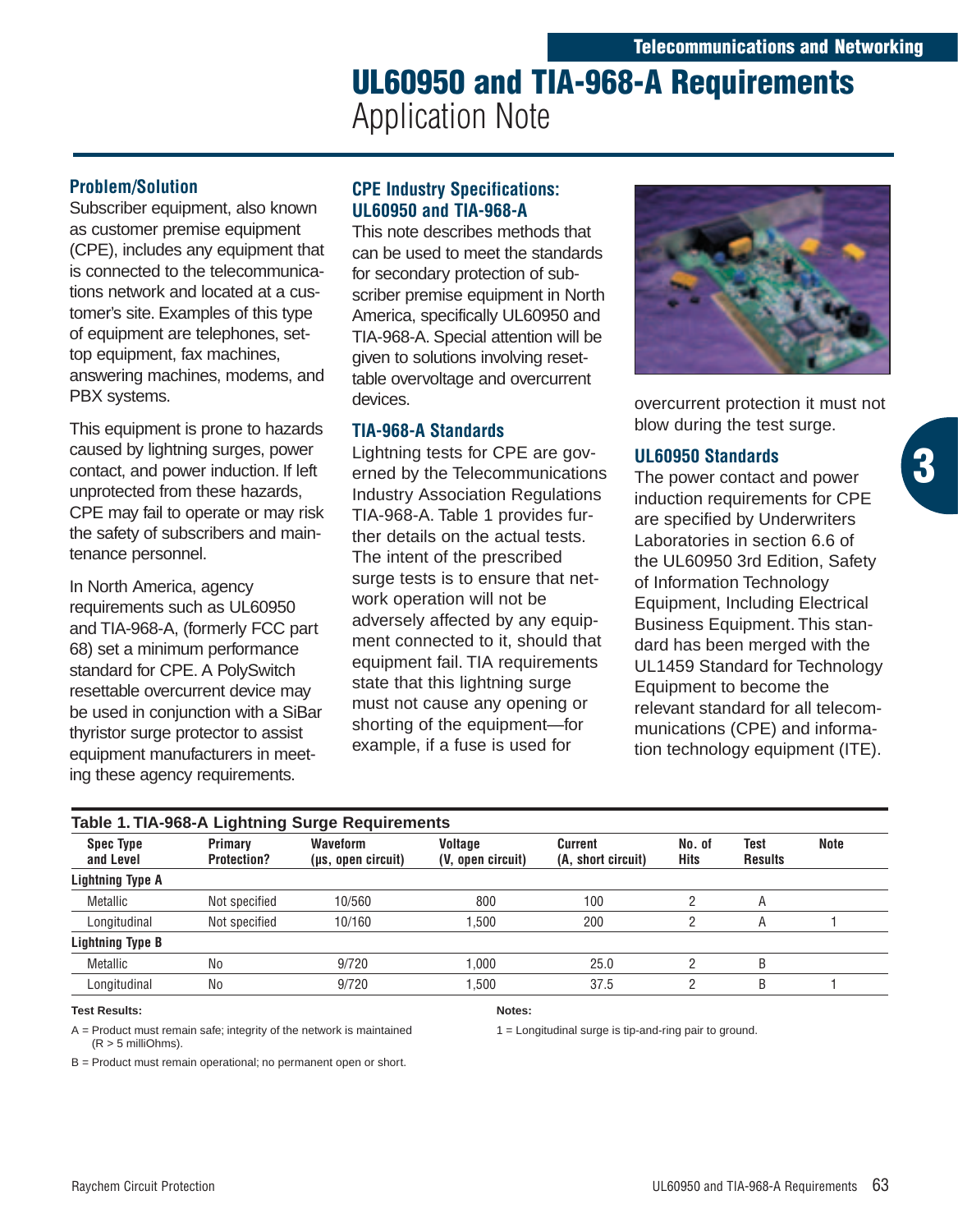

As of April 1, 2000, all new equipment may only be listed to UL60950 3rdEdition. Listings previously granted under earlier versions of UL60950 and under UL1459 will remain valid until April 1, 2005.

**3**

Late in 2000, UL and CSA published a new version of UL/CSA 1950 as UL/CSA 60950. The requirements for overvoltage protection remain unchanged from those discussed in this note.

The flowchart shown in Figure 1 reproduces Figure 6C from UL60950-1 (pg. 212) and provides the allowable pathways for meeting the power contact and powerinduction requirements in section 6.6 of the standard.

Starting from the right, three common paths are:

- 1. A "performance" path comprising testing the equipment to diamonds "Pass 1," "Pass 5," and "Pass 2, 3, 4."
- 2. A "construction" path comprising meeting the requirements of diamonds "Min. 26 AWG line cord," "Pass 6.1.2," and "Fire Enclosure and Spacings."
- 3. A "construction using currentlimiting" path comprising meeting the requirements of diamonds "100A<sup>2</sup>-sec. limiting," "1.3A limiting," and "Fire Enclosure."

# **"Performance" Path**

The performance path comprises meeting the decision diamonds on the far right side of Figure 1. It comprises testing the equipment — hence the term "performance" to essentially the same set of requirements that are contained in UL1459 and CSA C22.2 No. 225. These test requirements are described in Annex NAC of UL60950-1 and summarized in Table 2 below.

In meeting the requirements of this path, an OEM will have ensured that the equipment complies with the overvoltage conditions which have been traditionally agreed to by the telecommunications industry. In addition, protection coordination with building wiring and primary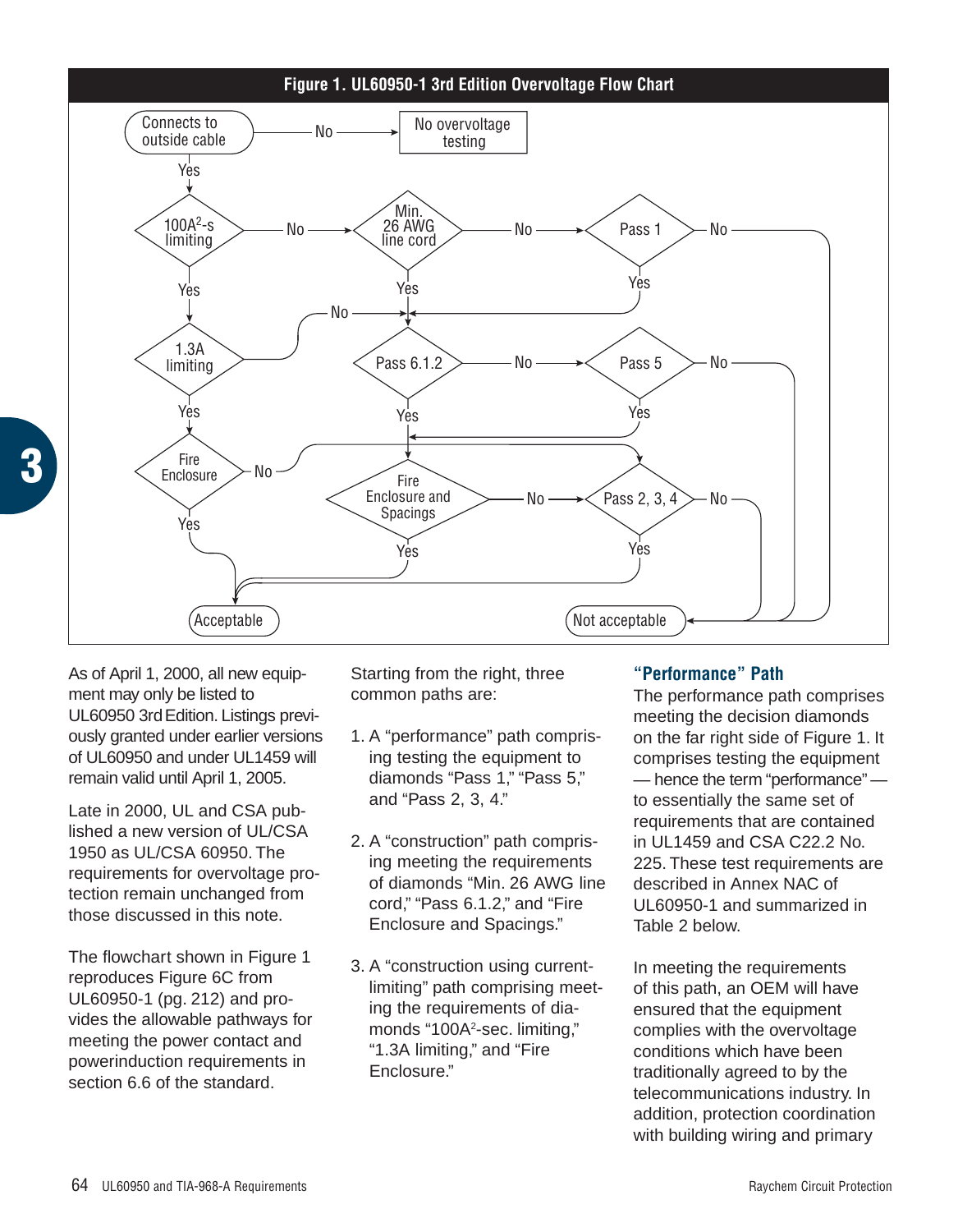#### **Telecommunications and Networking**

overvoltage protectors is obtained, since passing Test 1 requires that the equipment limit fault energy to less than 100A<sup>2</sup>seconds under 600V power contact conditions.

Raychem Circuit Protection offers PolySwitch devices in both surfacemount (TS/TSM600 family) and radial-leaded (TR600 family) form factors, which can assist OEMs in meeting the requirements of the performance path.

#### **"Construction" Path**

The construction path requires meeting the three vertical diamonds in the center of Figure 1. The construction requirements were developed to provide an

equivalent level of equipment safety to the performance path<sup>1</sup>, though differences exist in performance and design. There are three requirements to meet:

#### **• Min. 26 AWG Line Cord**

To meet this requirement, the manufacturer must either supply a telecommunications line cord comprising 26 AWG wire or a larger wire size, or describe the necessity of using such wire in the safety instructions. An example of such a statement is provided in Annex NAA: "CAUTION -To reduce the risk of fire, use only No. 26 AWG or larger telecommunications line cord." The rationale for this line cord

exemption is that a cord of this size or larger will not melt through and present a shock or fire hazard under the equivalent energy contained in Test Condition 1 (600V/40A/1.5 seconds).

#### **• Pass 6.1.2**

Section 6.1.2 of the standard ensures that there is appropriate electrical isolation of the telecommunications network from ground. Compliance is checked by inspection and by performing an AC or DC insulation strength test at 1.5kV between the telecommunications network voltage (TNV) circuit and unearthed parts of the equipment expected to be

| <b>Table 2. Performance Path Test Requirements</b> |                         |                                                                                                 |                               |  |  |  |
|----------------------------------------------------|-------------------------|-------------------------------------------------------------------------------------------------|-------------------------------|--|--|--|
| Test                                               | Connection <sup>1</sup> | <b>Test Condition</b>                                                                           | Passing Criteria <sup>2</sup> |  |  |  |
|                                                    | M, L, F                 | 600V, 40A, 1.5 sec.                                                                             | a, b1, b2, c                  |  |  |  |
| 2                                                  | M, L, F                 | 600V, 7A, 5 sec.                                                                                | a, c                          |  |  |  |
| 3                                                  | M, L, F                 | 600V, 2.2A, 30 min. or until open circuit $-$ if<br>open circuit test at 3A                     | a, c                          |  |  |  |
| 3A                                                 | M, L, F                 | 600V, $1 < 2.2A$ so no open circuit to<br>produce max. heating, 30 min.                         | a, c                          |  |  |  |
| 4 <sup>3</sup>                                     | M, L, F                 | V < conduction voltage, $1 < 2.2A$ to<br>produce maximum heating, 30 min. or until open circuit | a, c                          |  |  |  |
|                                                    |                         | 120V, 25A 30 min. or until open circuit                                                         | a, b1, c                      |  |  |  |

#### **Notes**:

 $1 =$  Connection:

M = differential mode (metallic) — apply voltage source across tip-and-ring

L = common mode (longitudinal) — apply voltage source from tip-to-ground and ring-to-ground

 $F =$  four-wire test mode  $-$  apply voltage from pair 1 to pair 2

2 = Passing Criteria:

a = No charring of cheesecloth indicator

b1 = fuse or wiring simulator (Bussman MDL-2A fuse) does not interrupt

 $b2 = 12t < 100A^2$ -sec.

c = Meet dielectric withstand or leakage current requirements after test

3 = To be done if voltage limiter operated in test 3.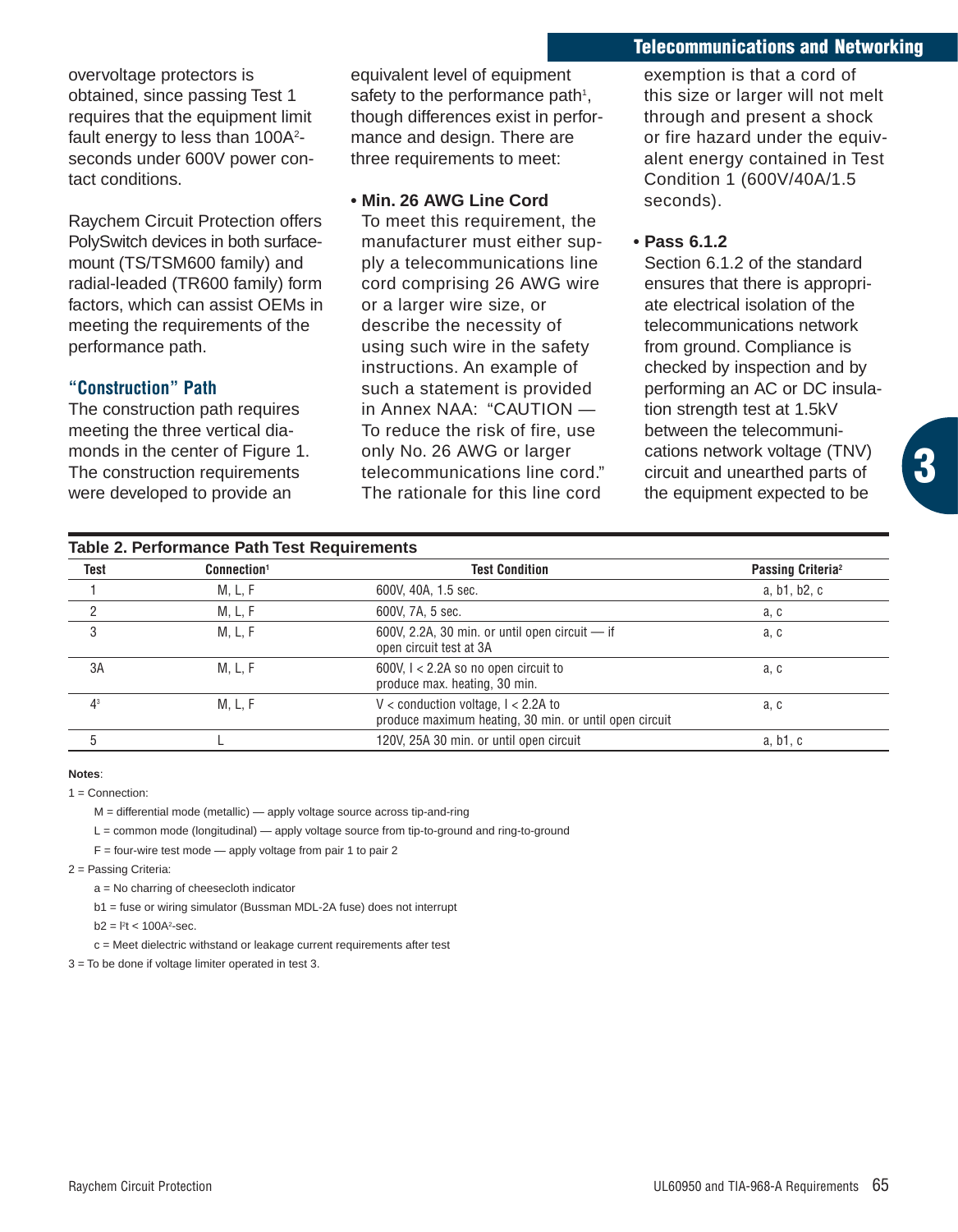held during normal use (e.g., telephone handset). For parts that can be touched by a test finger or that provide connection to other equipment, a voltage of 1.0kV is used. The test is conducted by slowly raising the voltage to the appropriate level and holding it for 60 seconds. Passing the test requires that there be no insulation breakdown, and current flow should not exceed 10mA.

If surge suppressors bridge the TNV circuit insulation, they must have a minimum DC sparkover voltage equal to 1.6 times the rated voltage of the equipment (e.g., 120 or 240V times 1.6). They are typically removed during the insulation strength test.

**3**

The rationale for this test comes from the possibility that the telephone line may be subject to power cross from the 120V mains circuit. Voltages of 1.0 or 1.5kV confirm the adequacy of the insulation under these conditions. If the equipment is grounded, surge suppressors will typically bridge the TNV circuit and ground and therefore must be able to withstand the mains voltage with some margin. An alternative procedure which is allowed per Figure 1 is to perform Test 5 shown in Table 2 (120V, 25A, 30 min.).

#### **• Fire Enclosure and Spacings**

The most critical and often the most difficult element to meet in following the construction path is to provide a Fire Enclosure with the appropriate spacings. The spacings separate the TNV circuit from internal materials, some of which may be potentially flammable.

In the standard, a Fire Enclosure is a structure designed to minimize the possible emission of flame, molten metal, flaming or glowing particles, or flaming drops. The enclosure must meet strict requirements for size and spacing of any holes in the structure, depending on the materials used for the enclosure and the flammability rating of components enclosed within. The Fire Enclosure itself must meet certain flammability tests described in Annex A of the standard. These tests comprise applying the flame from a Bunsen burner directly to the material (five applications of five seconds duration each) and confirm that no flaming or molten materials fall from the test sample and ignite a cheesecloth indicator. In order to meet these requirements, Fire Enclosures are typically made of either metal or specially formulated flame-rated plastics.

The Spacings requirement places an additional burden on the construction. All parts of the TNV circuit must be separated from materials of flammability class V-2 or lower by 25 mm of air or a flammability barrier made from materials of class V-1 or better. In addition, parts in the TNV circuit must be separated from openings in the sides or top of the Fire Enclosure by at least 25 mm of air or a barrier of class V-1 or better. The flammability class rating refers to the resistance of these materials to combustion after application of a direct flame, class V-0 being the highest rated material.

The use of Fire Enclosures has been well established in the

computer industry as a way of mitigating potential hazards. The addition of the Spacings requirement is a recognition that TNV circuits may be subject to overvoltages as high as 600V with energies as much as 100A<sup>2</sup>-seconds. Without any overcurrent protection in place, these fault conditions could produce arcing and internal component explosions. By requiring a Fire Enclosure and Spacings, the standard minimizes the possibility of an unsafe condition resulting from these events.

# **"Construction Using Current-Limiting" Path**

This path achieves the safety of the ITE through a combination of current-limiting and the use of a Fire Enclosure as shown by the three diamonds on the left-hand side of Figure 1. A unique feature of this path is that compliance may be achieved through inspection without performing any testing, thus saving a manufacturer the time, money, and risk of not passing the tests. The three diamonds comprise the following requirements:

#### **• 100A2 -sec. Limiting**

This diamond establishes the requirement to limit fault energy to less than 100A<sup>2</sup>-seconds per the 600V/40A Test Condition 1 as described in Table 1 on page 63. The standard allows that circuits or components which have been listed to UL497A or CSA C22.2 No. 226, Secondary Protectors for Communications Circuits, may be used to meet this requirement without additional testing. The overvoltage test requirements of UL497A and CSA C22.2 No. 226 are essentially the same as those in UL1459; however, an ITE OEM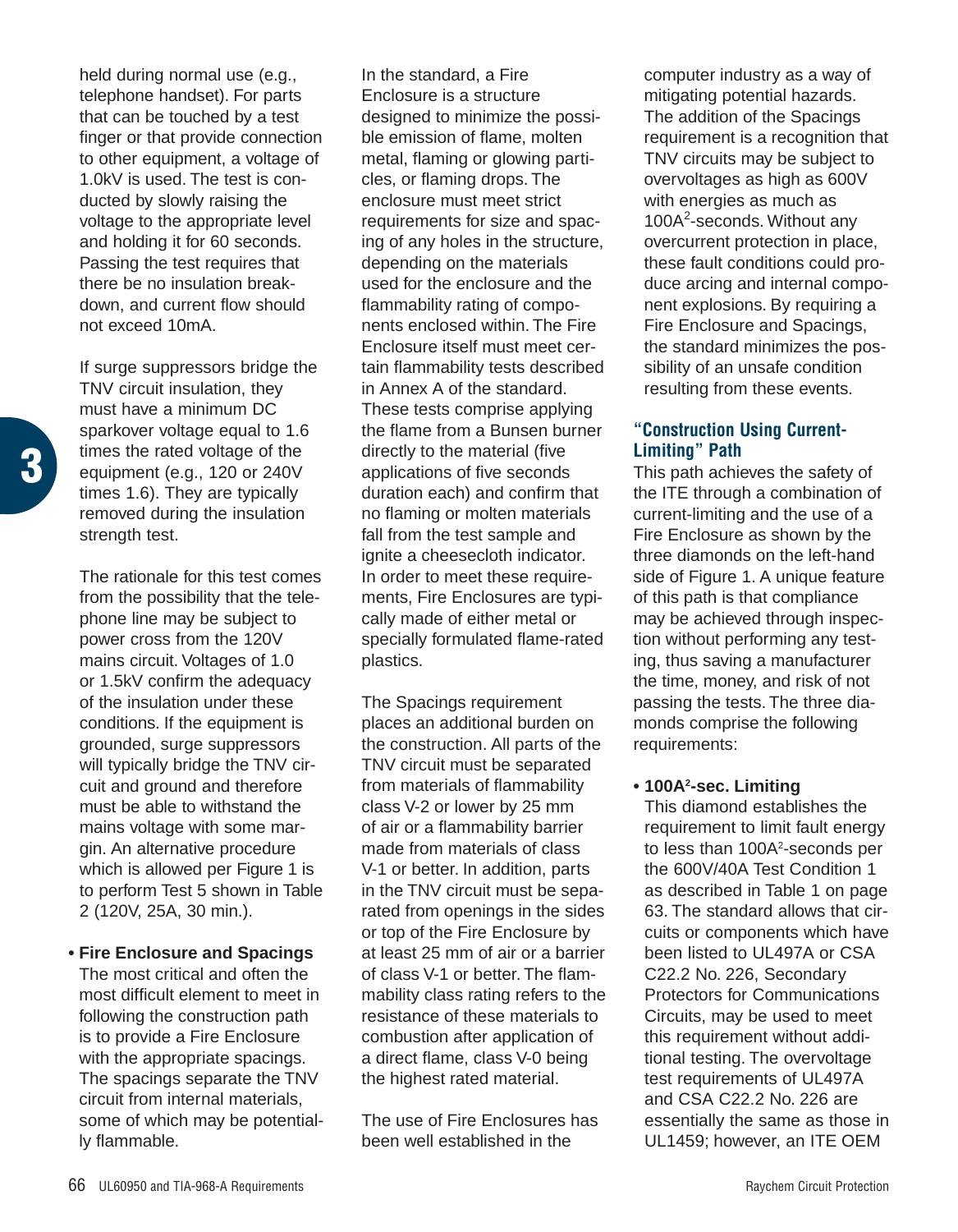## **Telecommunications and Networking**

must understand that UL497A is not a "component" specification, but is in fact an "equipment" specification used for listing multi-component protection modules. As described above, if such a module is used in the equipment, this diamond can be passed without testing.

## **• 1.3A Limiting**

Meeting the requirements of this diamond requires that the TNV circuit contains a method for limiting current to 1.3A maximum steady state that also complies with UL497A. An example cited by the standard is a 1.0A rated fuse. Note that meeting the 1.3A limiting specification is not automatically achieved by meeting the UL497A requirements, an example being a 1.6A fuse which by definition will not limit current to 1.3A.

# **• Fire Enclosure**

The Fire Enclosure requirements are described in the Fire Enclosure and Spacings discussion. This decision diamond does not require the additional Spacings conditions because current-limiting is already provided for in the previous diamonds

As stated previously, a key benefit of following this path is that performance testing is not required. Raychem Circuit Protection's surface-mount PolySwitch TS600-170, TS600- 200 and TSM600-250 products have received component recognition under UL497A for use as power cross protection for this pathway. The devices have been tested and determined to be in compliance with the 100A<sup>2</sup>-sec. limiting and 1.3A limiting power cross protection requirements of the safety standard. As such, they may be used together with a suitable Fire Enclosure (as previously described) to satisfy the requirements of UL60950-1 with no additional testing required.

An alternative to providing the Fire Enclosure can be seen by following the "No" path at the "Fire Enclosure" decision diamond and moving to the "Pass 2, 3, 4" diamond. Since Tests 2, 3, and 4 are also subsets of the UL497A requirements, circuit protection modules or discrete components used to meet the "100A2-sec. limiting" diamond should also pass these tests.

## **Construction and Test Path**

In working through the standard with equipment manufacturers and UL, there is another interesting and valid path—the "construction and test" path. This path comprises meeting the requirements of diamonds "Min. 26 AWG line cord," "Pass 6.3.3" or "Pass 5," and "Pass 2, 3, 4". This path provides for the safety of the equipment by testing to a subset of the overvoltage tests (Tests 2, 3, 4, and 5 or section 6.3.3), and by ensuring the 100A<sup>2</sup>-sec. energy withstand capabilities of the equipment through use of the Min. 26 AWG line cord.

From an equipment design perspective, this pathway is interesting because it avoids the potential engineering difficulties of providing a Fire Enclosure with Spacings.

# **Choosing the Appropriate Path**

Each of the potential paths provides a means for designing safe equipment per the overvoltage requirements of the standard, but the paths are clearly not equivalent in the performance of the equipment that results. By using a Fire Enclosure and Spacings to meet the Construction Path, the equipment designer is essentially controlling and limiting the damage following an overvoltage event on the telecommunications line. By using circuit protection components, either for the Performance Path or the Construction with Current Limiting Path, the equipment designer meets the safety requirement by limiting and interrupting current. In addition, this type of protection provides additional protection coordination with the building wiring and primary overvoltage protection devices. The latter benefit is not required by the UL60950 standard but may be desirable in some installations.

**3**

# **Application Details**

The typical overvoltage and overcurrent protection circuits are shown in Figure 2 for ungrounded CPE and in Figure 3 for grounded CPE. The series overcurrent protection should provide resettable overcurrent protection, mainly against power cross events. Overvoltage protection in parallel with the CPE load should provide resettable overvoltage protection as well.

Surge tests may be either metallic, defined as applying the surge between tip-and-ring, or longitudinal, defined as applying the surge between both tip-and-ring lines tied together and ground. In an ungrounded system, the longitudinal test should not cause the overvoltage or overcurrent protection to operate. For grounded systems, a voltage above the threshold of the overvoltage protection will cause either the protection between the tip-and-ground, or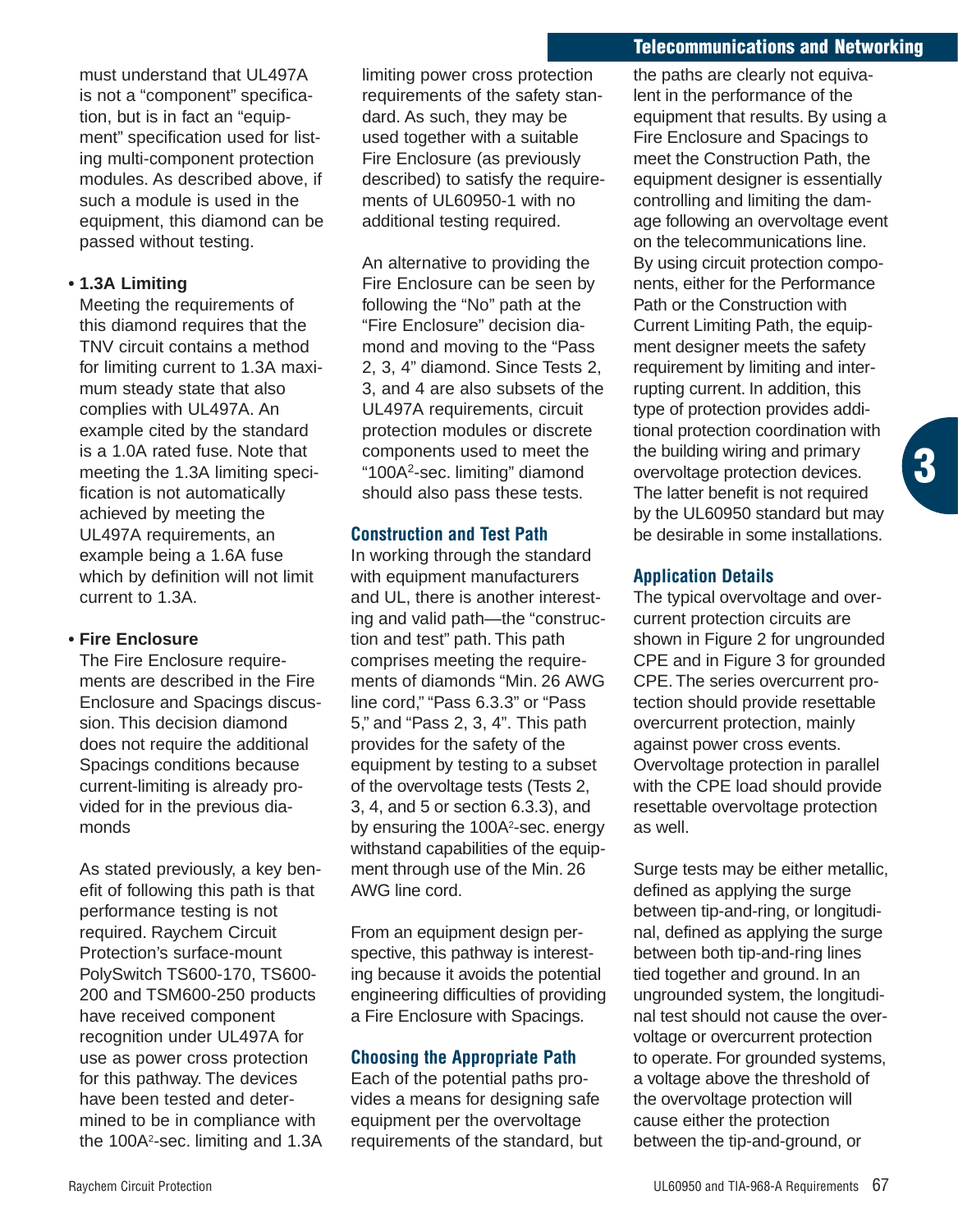the ring-and-ground, or both, to activate. Note that the third overvoltage protector shown for grounded systems in Figure 3 is optional, but if included can provide increased protection in the case of tip-ring faults.

When an overvoltage is applied between tip-and-ring at the input, the voltage across the overvoltage protection device will increase until the overvoltage device begins to operate (clamp or fold back). With the overvoltage protection device in the activated state, current is conducted through the overcurrent devices, and diverted around the circuit to be protected. For short surges such as lightning, the overcurrent devices should be selected such that they do not interrupt current, so the circuit can immediately return to normal operation when the overvoltage event passes. For longer overvoltage events such as AC power cross or power induction, the overcurrent protector operates, protecting the end equipment, wiring, and overvoltage devices.

For voltages below the threshold of the overvoltage device, or

when faults in the circuit to be protected occur, an excessive amount of current could be drawn from the power source. In this case, the overcurrent protection operates to prevent damage to the wiring or circuit.

#### **Designing Resettable Solutions**

PolySwitch resettable devices are positive temperature coefficient (PTC) devices that increase significantly in resistance ("trip") in response to an overcurrent surge. SiBar TSP devices are silicon crowbar devices that shunt from a high to a low impedance in response to





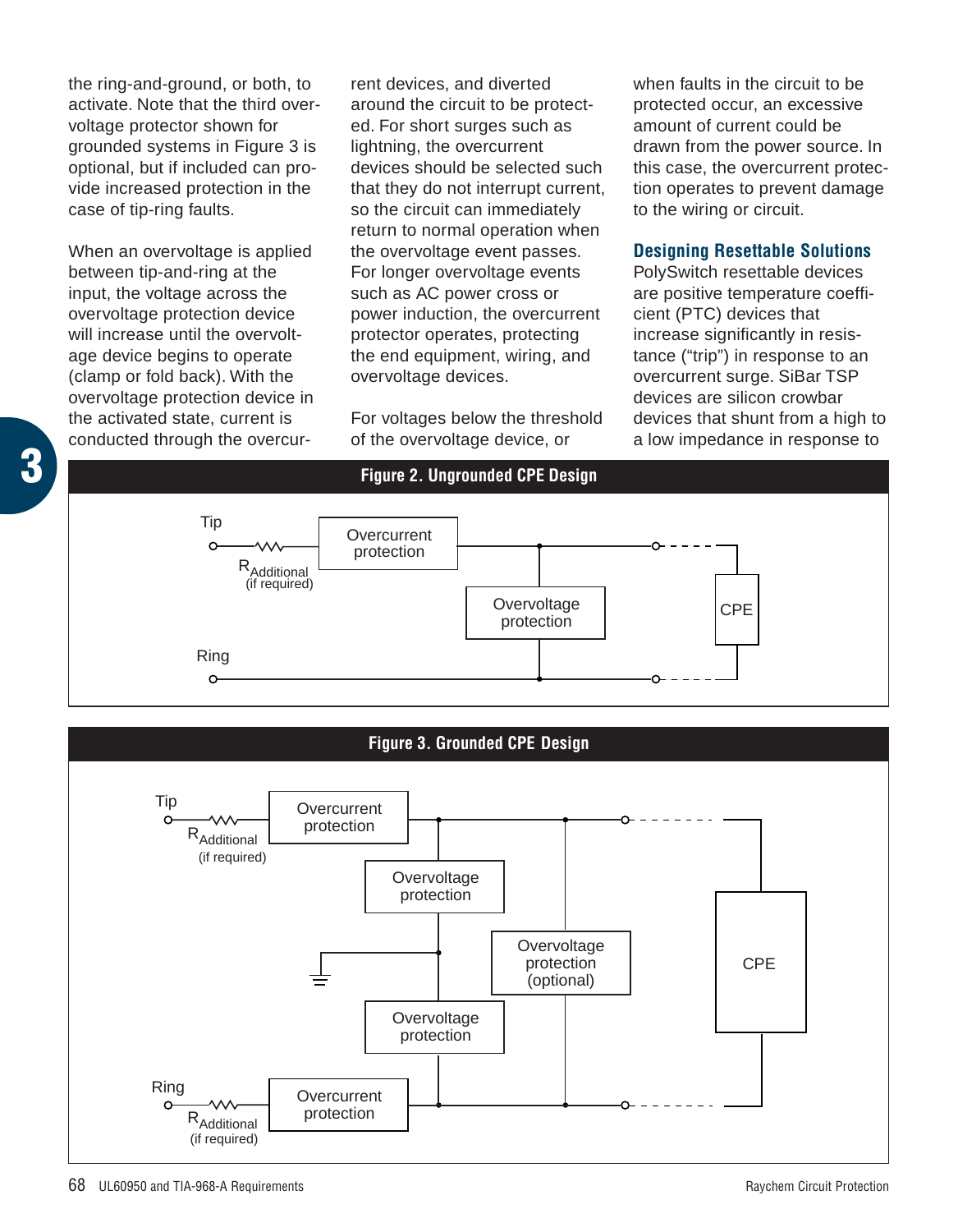#### **Telecommunications and Networking**

an overvoltage surge, such as those caused by lightning, power cross, and power surge.

For *lightning surges*, the SiBar device will crowbar to a low impedance, diverting current around the protected circuit and preventing excessive voltages from appearing at the terminals of the device to be protected. The surge current capability of the SiBar device must be considered when designing to protect against a lightning surge. Four waveforms are specified by TIA-968-A and detailed in Table 1. The 10/160µs and 10/560µs waveforms apply to both opencircuit and short-circuit conditions. For these two surges, the TIA-968-A requires only that a hazardous failure not occur. The equipment does not have to be operational after these tests.

In addition, to comply with the TIA-968-A specification, the equipment must be operational after the tests.

The most robust design addresses the worst-case fault currents and waveforms, with the equipment surviving all tests operationally. To survive operationally, the surge current that passes through the SiBar device must be less than or equal to its surge rating. The TVBxxxSA devices are rated at 70A for the 10/560 waveform and 100A for the 10/160 waveform, thus additional line impedance is needed to reduce the surge current to below the SiBar TVBxxxSA rating. The total amount of resistance required can be calculated by first looking at the impedance of the surge generator. An 800V open circuit voltage and 100A shortcircuit current implies a source impedance of:

$$
R_{\text{source}} = V_{\text{open circuit}} / I_{\text{short circuit}}
$$
  
= 800V/100A  
= 8\Omega

To reduce the 10/560 current to 70A, the completed circuit must have a total impedance of:

$$
R_{total} = V_{open\,circuit/1_{rating}}
$$
  
= 800V/70A  
= 11.5 $\Omega$ 

The additional resistance necessary is:

$$
\begin{aligned} R_{\text{additional}} &= R_{\text{total}} - R_{\text{source}} \\ &= 11.5 \Omega - 8 \Omega \\ &= 3.5 \Omega \end{aligned}
$$

A 1500V open-circuit voltage and 200A short-circuit current implies a source impedance of:

$$
\begin{array}{ll} \mathsf{R}_{\text{source}} & = \mathsf{V}_{\text{open circuit}} / \mathsf{I}_{\text{short circuit}} \\ & = 1500 \mathsf{V} / 200 \mathsf{A} \\ & = 7.5 \Omega \end{array}
$$

To reduce the 10/160 current to 100A the completed circuit must have a total impedance of:

$$
R_{total} = V_{open\,circuit} / I_{rating} = 1500V/100A = 15\Omega
$$

The additional resistance necessary is:

$$
\begin{aligned} \mathsf{R}_{\text{additional}} &= \mathsf{R}_{\text{total}} - \mathsf{R}_{\text{source}} \\ &= 15 \Omega - 7.5 \Omega \\ &= 7.5 \Omega \end{aligned}
$$

A grounded system must pass both tests operationally; therefore, a minimum of 7.5Ω must be inserted in the line to reduce the current to within the SiBar device rating.

For ungrounded systems, only a metallic test applies; therefore, a minimum of  $3.5\Omega$  is required.

For applications which require low series impedance, the highersurge-rated TVBxxxSC family can be used with no additional series resistance.

For *ungrounded systems*, the additional resistance can be put in either the tip or ring line as shown in Figure 2.

As shown in Figure 4, a PolySwitch TRF600-150 or TS600-170 device provides the necessary resistance.

For *grounded systems*, the current path can be between tip-andring, tip-and-ground, or ring-andground. To protect the overvoltage device from failure in a grounded system, the additional resistance needs to be placed in both tip and ring as shown in Figure 3. As shown in Figure 5, a TRF600-150 with resistance greater than 7.5Ω provides the necessary resistance.

**3**

As discussed, the use of a PolySwitch device may provide some or all of the necessary resistance. Refer to the latest PolySwitch datasheets for the available resistance range to reduce the lightning surges as defined by TIA-968-A to within the SiBar device rating. Using less or no resistance will allow higher currents to pass through the SiBar TVBxxxSA device which may damage the device and cause it to fail short. This failure mode is not allowed by the TIA; therefore, a higher current rated TVBxxxSC thyristor should be used in these designs.

Since TRF600,TS600, and TSM600 devices are designed to pass the TIA-968-A requirements